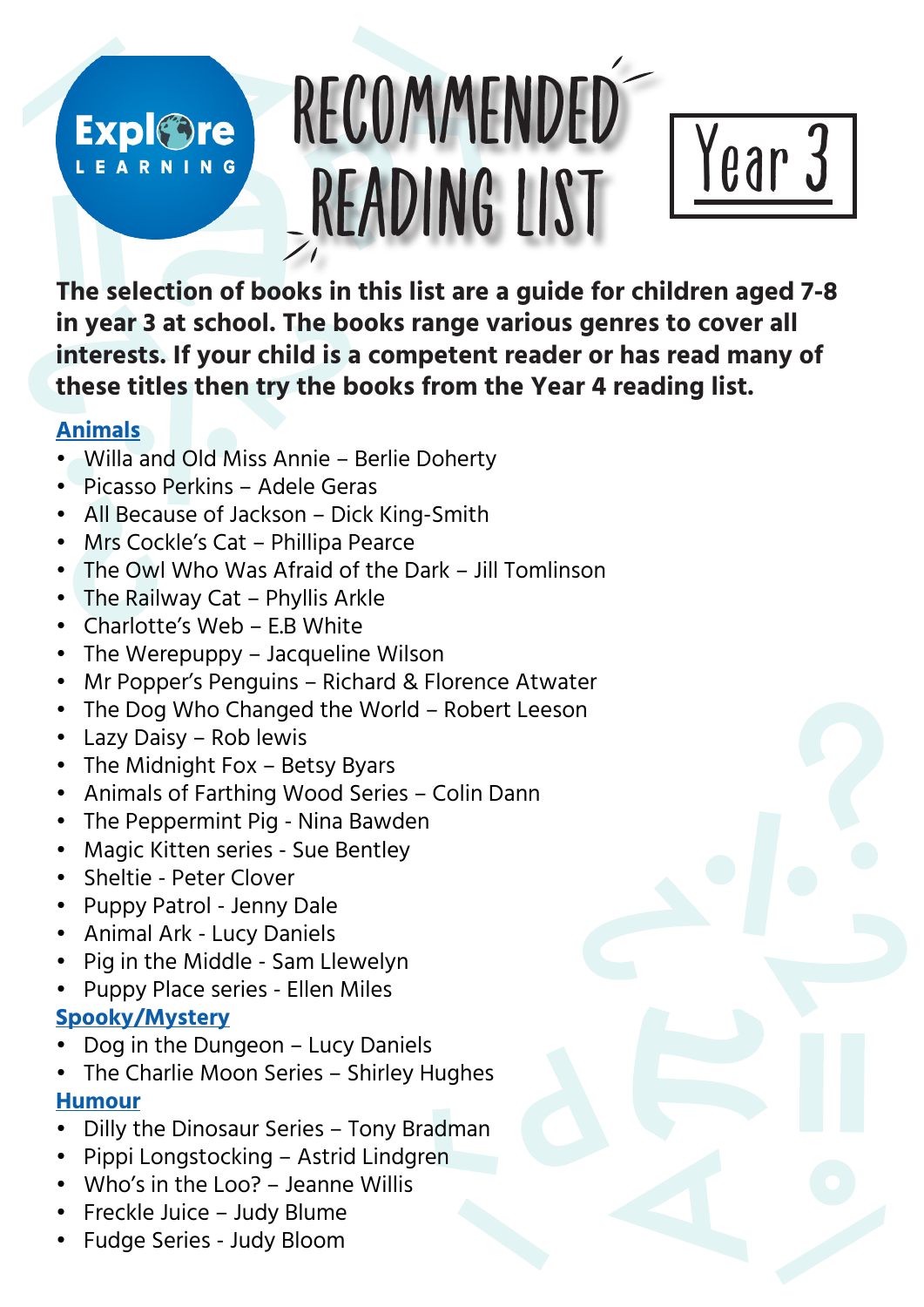### **Expl©re** EARNING

# Year 3 continued ...

- Dirtie Bertie series David Roberts
- Mr Gum series Andy Stanton
- Pongwiffy series Kaye Umansky
- My Naughty Little Sister Dorothy Edwards
- Ms Wiz Series Terence Blacker
- Mrs Armitage Series Quentin Blake
- Judy Moody Series M McDonald
- Jennifer's Diary Anne Fine
- Horrid Henry Francesca Simon
- Revolting Poetry to Make You Squirm Susie Gibbs

#### **Historical**

- The Diary of a Medieval Squire/ A Young Elizabethan Actor Moira Butterfield
- The Revolting Rabbles Susan Gates
- The Time Travelling Cat Julia Jarman
- Tom's Private War G. Leeson
- Daisy May Jean Ure
- Trouble at the Mill Philip Wooderson
- The Orchard Book of First Greek Myths Geraldine McCaughrean
- The Adventures of King Arthur A Wilkes
- The Amazing Adventures of Hercules, Jason and the Gold Fleece C Zeff

#### **Fantasy**

- The Secret World of Polly Flint Helen Cresswell
- The Reluctant Drago Kenneth Graheme
- Mrs Pepperpot Stories Alf Proyen
- The Worst Witch Series Jill Murphy
- Cosmo and the Great Witch Escape Gwyneth Rees
- Cosmo and the Secret Spell Gwyneth Rees
- A Necklace of Raindrops Joan Aiken
- The Enchanted Horse Magdalen Nabb
- Grizzly Tales Nasty Little Beasts James Rix
- The Fairy series Gwyneth Rees
- Rainbow Magic Daisy Meadows
- My Secret Unicorn Linda Chapman